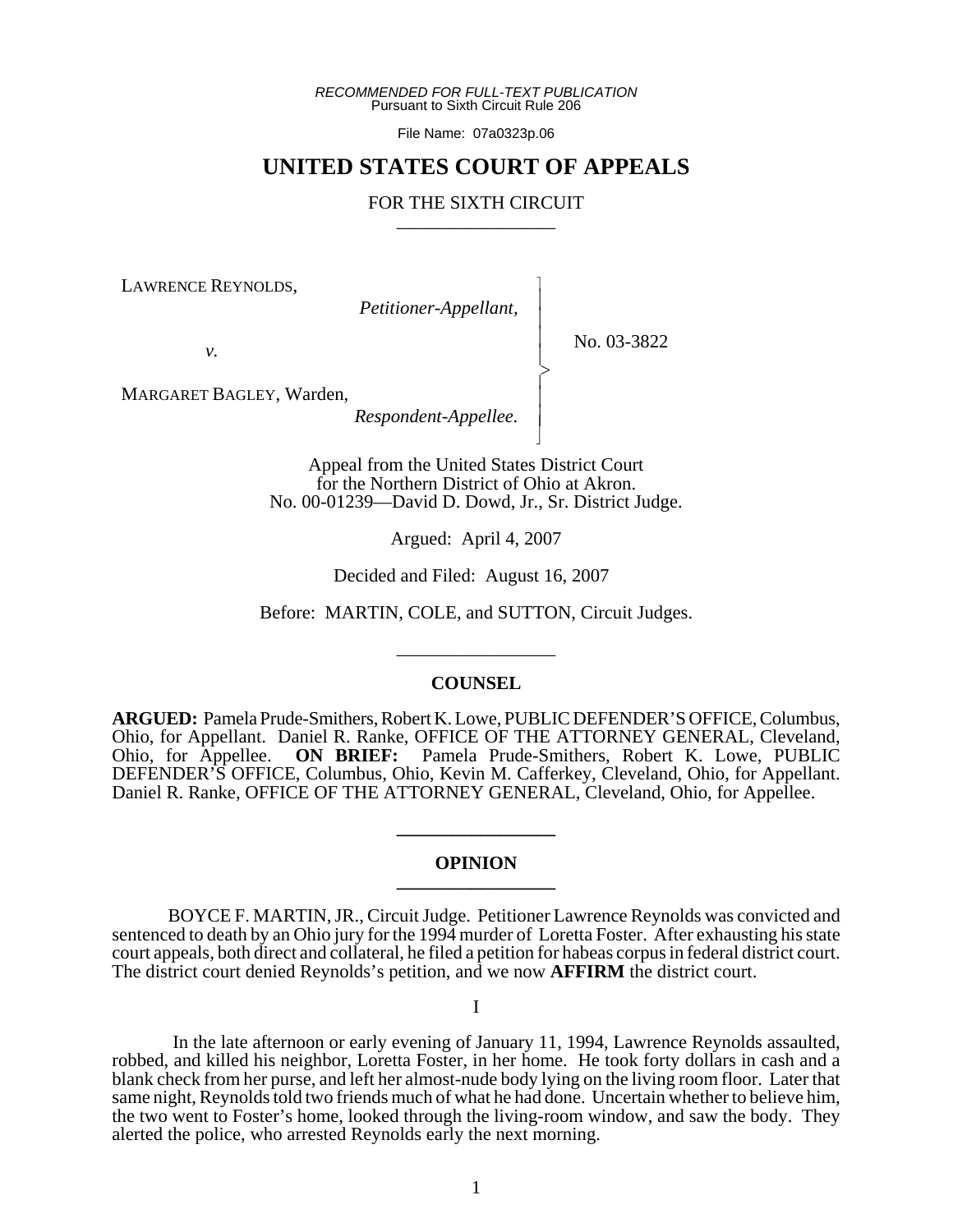Reynolds's father consented to a search of his son's bedroom. (Reynolds was twenty-seven years old at the time of his acts, and continued to live at home.) The search revealed several items of physical evidence later used against Reynolds at trial: (1) gloves and a camouflage jumpsuit, both smeared with blood of the same type as Foster's and containing fibers matching those from a red jacket found in her bedroom; (2) a piece of rope identical to that used on Foster, stained with blood of her type and containing human hair matching her own; (3) a section of a tent pole, in keeping with what Reynolds had told his friends he brought to Foster's house; and (4) a blank check drawn on Foster's account. An autopsy concluded that Foster had died from strangulation. Based on the color of the bruises on her wrists, the coroner testified that Foster had been alive when tied up. The coroner was unable to find any physical evidence of sexual conduct.

While in jail, Reynolds told a fellow inmate essentially the same story as he had told his friends, but with more, at times conflicting, details. For example, Reynolds stated to the inmate that he had "tried to stick his meat in her," and yet when the inmate questioned Reynolds specifically on the matter, he denied trying to rape her.

An Ohio jury convicted Reynolds of aggravated robbery, aggravated burglary, kidnaping, and attempted rape, as well as aggravated murder (of the felony-murder type) with four deathpenalty specifications attached. He was sentenced to 38-to-90 years' imprisonment and death. He unsuccessfully sought relief via direct appeal. *State v. Reynolds*, No. 16845, 1996 WL 385607 (Ohio Ct. App. July 10, 1996), *aff'd*, 687 N.E.2d 1358 (Ohio), *cert. denied*, 524 U.S. 930 (1998). He was also unsuccessful in obtaining state post-conviction relief and was denied an evidentiary hearing, which he sought in order to buttress his post-conviction claims. *State v. Reynolds*, No. 94- 01-0158 (Summit County Ct. Com. Pl. Mar. 27 & Apr. 8, 1998), *aff'd*, No. 19062, 1999 WL 980568 (Ohio Ct. App. Oct. 27, 1999), *juris. denied*, 723 N.E.2d 1113 (Ohio 2000). Reynolds did not file a *Murnahan* motion, which is Ohio's vehicle for raising ineffective assistance of appellate counsel claims. *See State v. Murnahan*, 584 N.E.2d 1204, syllabus ¶ 2 (Ohio 1992).

On February 1, 2001, Reynolds filed a federal habeas corpus petition raising 19 claims. The petition was denied, and he now appeals this ruling, citing five issues for review. A certificate of appealability was granted on each of the five issues.

II

Reynolds's federal habeas petition was filed subsequent to the passage of the Antiterrorism and Effective Death Penalty Act ("AEDPA") in 1996, and thus its provisions govern this court's review. Under AEDPA, a federal court may not grant habeas relief unless the state court's adjudication of the claim either:

(1) resulted in a decision that was contrary to, or involved an unreasonable application of, clearly established Federal law, as determined by the Supreme Court of the United States; or

(2) resulted in a decision that was based on an unreasonable determination of the facts in light of the evidence presented in the State court proceeding.

28 U.S.C. § 2254(d). Under the "unreasonable application" prong of this section, the prong most relevant to the instant case, "[a] federal habeas court may not issue the writ simply because that court concludes in its independent judgment that the state-court decision applied [a Supreme Court case] incorrectly." *Price v. Vincent*, 538 U.S. 634, 641 (2003). Rather, "[i]n order for a federal court to find a state court's application . . . 'unreasonable,' the state court's decision must have been more than incorrect or erroneous[;] [it] must have been 'objectively unreasonable.'" *Wiggins v. Smith*, 539 U.S. 510, 520-21 (2003). As this court has stated, "a federal habeas court must ask whether the state court's application of clearly established federal law was objectively reasonable.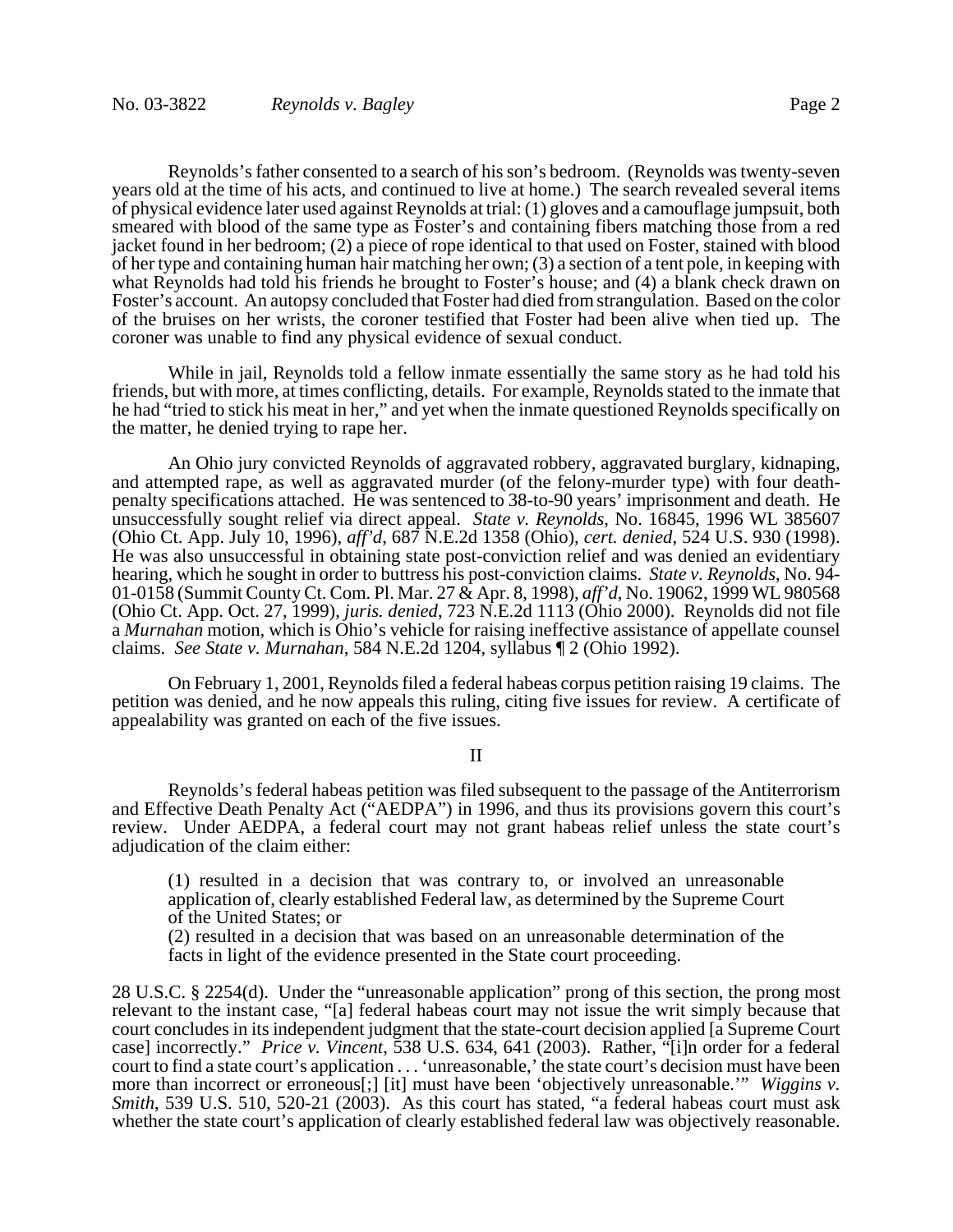If the federal court finds that, viewed objectively, the state court has correctly identified the governing legal principle from the Supreme Court's decisions but unreasonably applied that principle to the facts of the prisoner's case, it may grant the writ." *Millender v. Adams*, 376 F.3d 520, 523 (6th Cir. 2004).

In considering a district court's decision to deny an evidentiary hearing, which we normally review for abuse of discretion, *see White v. Mitchell*, 431 F.3d 517, 532 (6th Cir. 2005), we must also keep the precepts of AEDPA deference in mind. *Schriro v. Landrigan*, 550 U.S. — , 127 S. Ct. 1933, 1940 (2007) ("Because the deferential standards prescribed by [28 U.S.C.] § 2254 control whether to grant habeas relief, a federal court must take into account those standards in deciding whether an evidentiary hearing is appropriate.").

#### **A. Denial of Evidentiary Hearing**

Reynolds's principal argument on appeal is that he was improperly denied an evidentiary hearing, during both state and federal habeas proceedings, to adduce evidence in support of his ineffective assistance of trial counsel claim and his claim regarding deficiencies in the trial court's sentencing opinion. He relies primarily on two cases from outside this circuit in support: *Siripongs v. Calderone*, 35 F.3d 1308, 1310 (9th Cir. 1994) ("In a capital case, a habeas petitioner who asserts a colorable claim to relief, and who has never been given the opportunity to develop the factual record on that claim, is entitled to an evidentiary hearing in federal court."); and *Buenoano v. Singletary*, 963 F.2d 1433, 1439 (11th Cir. 1992) ("A federal court must hold an evidentiary hearing if the [habeas] petitioner did not receive a full and fair hearing in the state courts."). The evidentiary hearing was required, Reynolds maintains, because "[i]n order for a reviewing court to determine whether trial counsel's decisions were a result of a reasoned strategic decision not to present expert testimony or other mitigating evidence to the jury, the court must review trial counsel's reasons for their failures," and "[t]he only way to obtain this information is through discovery or an evidentiary hearing." Appellant's Br. at 14.

A peculiar procedural twist seems at first blush to favor Reynolds. The trial judge who presided over both the guilt and penalty phases of Reynolds's trial, Judge Schneiderman, was also assigned to Reynolds's post-conviction proceedings. Judge Schneiderman scheduled an evidentiary hearing for March 30, 1998. In anticipation of the hearing, Reynolds issued almost twenty subpoenas to various individuals and entities, such as the Cuyohoga Falls Police Department, Cuyohoga Falls General Hospital, and even Judge Schneiderman himself (based on Reynolds's allegations of improprieties in the preparation of the judge's sentencing opinion). Joint App'x at 1060-1102. Judge Schneiderman became a potential witness by virtue of this subpoena, and thus he voluntarily recused himself from further proceedings and post-conviction matters were reassigned to a different judge, Judge Hayes. Judge Hayes denied the evidentiary hearing that had been granted by his predecessor, and subsequently dismissed Reynolds's petition for post-conviction relief. Judge Hayes's denial of the evidentiary hearing was based on his finding that Reynolds had been given "ample time," *id.* at 1119, to develop a factual basis for his ineffective assistance claims—be it in respect to how his alcoholism was handled at trial and mitigation, *id*. at 1118-1121, what further mitigating evidence generally might have been presented, *id*. at 1121-22, or what further neurological testing could have been conducted on Reynolds, *id*. at 1129-30—and yet had come up with precious little to justify a hearing. Reynolds now maintains that Judge Hayes's decision was in error because

[p]ost-conviction counsel had conducted extensive investigation in preparation for the hearing and was prepared to present a number of witnesses and experts, including a psychologist and neuropsychologist, to factually develop Reynolds' claims. . . . Had an evidentiary hearing been granted testimony would have been presented of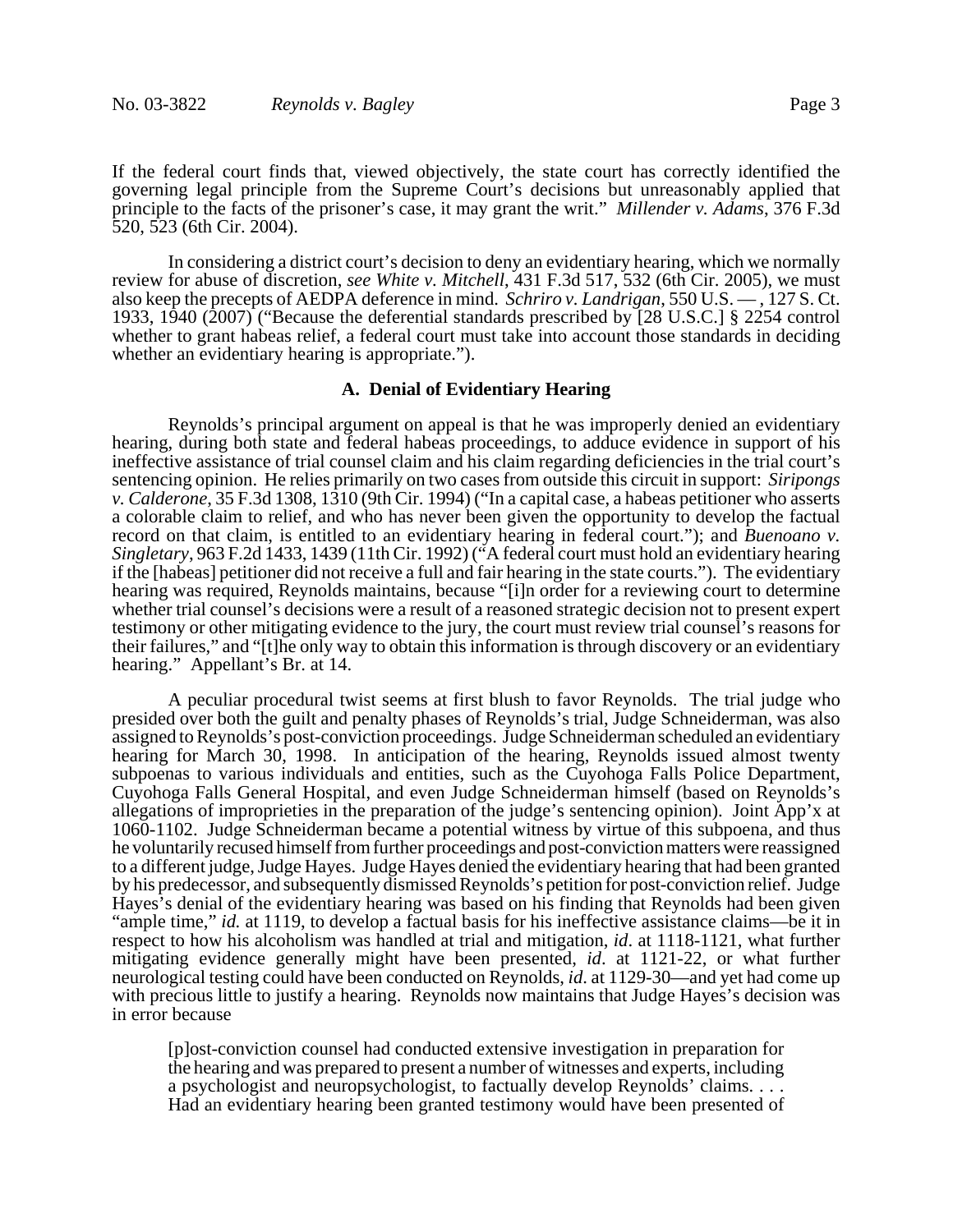serious incidents of abuse in the Reynolds' home and of Reynolds' father's serious alcohol problem.

#### Appellant's Br. at 15.

Judge Hayes's decision not to conduct an evidentiary hearing was reviewed by the Ohio Court of Appeals. *State v. Reynolds*, No. 19062, 1999 WL 980568 (Ohio Ct. App. Oct. 27, 1999) (unpublished). The appeals court noted that "[w]hen a new judge has been appointed after the recusal of the trial judge in a post-conviction petition, it is incumbent on the new judge to consider all motions *de novo*." *Id*. at \*11 (citing *State v. Perdue*, 441 N.E.2d 827, 829 (Ohio Ct. App. 1981)). In other words, the appeals court held, the mere fact that Judge Schneiderman had originally scheduled an evidentiary hearing did not preclude Judge Hayes from making an independent determination that such a hearing was not ultimately required. As to the merits of Judge Hayes's decision, the appeals court held that under Ohio Rev. Code § 2953.21(C), a petitioner is only entitled to an evidentiary hearing if he can show, in the first instance, "substantive grounds for relief." *See State v. Jackson*, 413 N.E.2d 819, 822 (Ohio 1980) ("Before a hearing is granted, the petitioner bears the initial burden in a post-conviction proceeding to submit evidentiary documents containing sufficient operative facts to demonstrate the lack of competent counsel *and also* that the defense was prejudiced by counsel's ineffectiveness.") (emphasis added). Because Reynolds had made no threshold showing of these substantive grounds for relief nor had he come forward with any showing that his trial counsel's actions materially prejudiced the outcome of the case, the appeals court concluded that Judge Hayes did not err in denying his request for an evidentiary hearing.

We now hold that Reynolds is precluded from relief on his evidentiary hearing claim. First, as articulated by the Ohio Court of Appeals, under Ohio's collateral review procedures, specifically Ohio Rev. Code § 2953.21(C), Reynolds is not *guaranteed* an evidentiary hearing; rather, he is only entitled to one upon a showing that he has substantive grounds for relief. *Jackson*, 413 N.E.2d at 822; *see also State v. Kapper*, 448 N.E.2d 823, 826 (Ohio 1983). Reynolds puts the cart before the horse by arguing that evidence obtained from the people he intended to subpoena would have provided exactly such grounds for relief. The point is that he must make an *initial* evidentiary showing—through affidavits and the like—that he has grounds for relief. And here, the state judge determined that this initial showing was insufficient, especially in light of the fact that Reynolds had been given ample discovery time since the termination of his direct appeal to make the showing.

Reynolds's argument, at least with respect to the ineffective assistance claims, also fails for a second reason. Judge Hayes noted during state post-conviction proceedings that "[e]vidence outside the record . . . will not guarantee a hearing, if the petition does not allege facts to show that the issue could not have been brought on direct appeal." Joint App'x at 1116; *see also State v. Perry*, 226 N.E.2d 104, 109 (Ohio 1967) ("Our statutes do not contemplate relitigation of those claims in postconviction proceedings where there are no allegations to show that they could not have been fully adjudicated by the judgment of conviction and an appeal therefrom."). In this case, Reynolds was represented by different counsel from his trial counsel when he sought direct appeal. As such, he had the duty to bring the instant ineffective assistance claims at that juncture, *State v. Lentz*, 639 N.E.2d 784, 786 (Ohio 1994), and he fails to explain now why these claims were not already properly resolved, or why any new evidence he now hopes to use could not have been discovered at the time of his direct appeal. Reynolds could have argued that his state *appellate* counsel was ineffective for not adequately investigating/discovering evidence of his trial counsel's inadequate performance, but he is procedurally defaulted from making such a claim because he failed to file a *Murnahan* motion in state court, as noted in the procedural history above.

Finally, Reynolds's claim fails due to the strictures of AEDPA, as recently applied to the evidentiary hearing context in *Schriro*. While it is true that a district court, sitting in federal habeas, has the power independently to grant an evidentiary hearing, the federal court's decision owes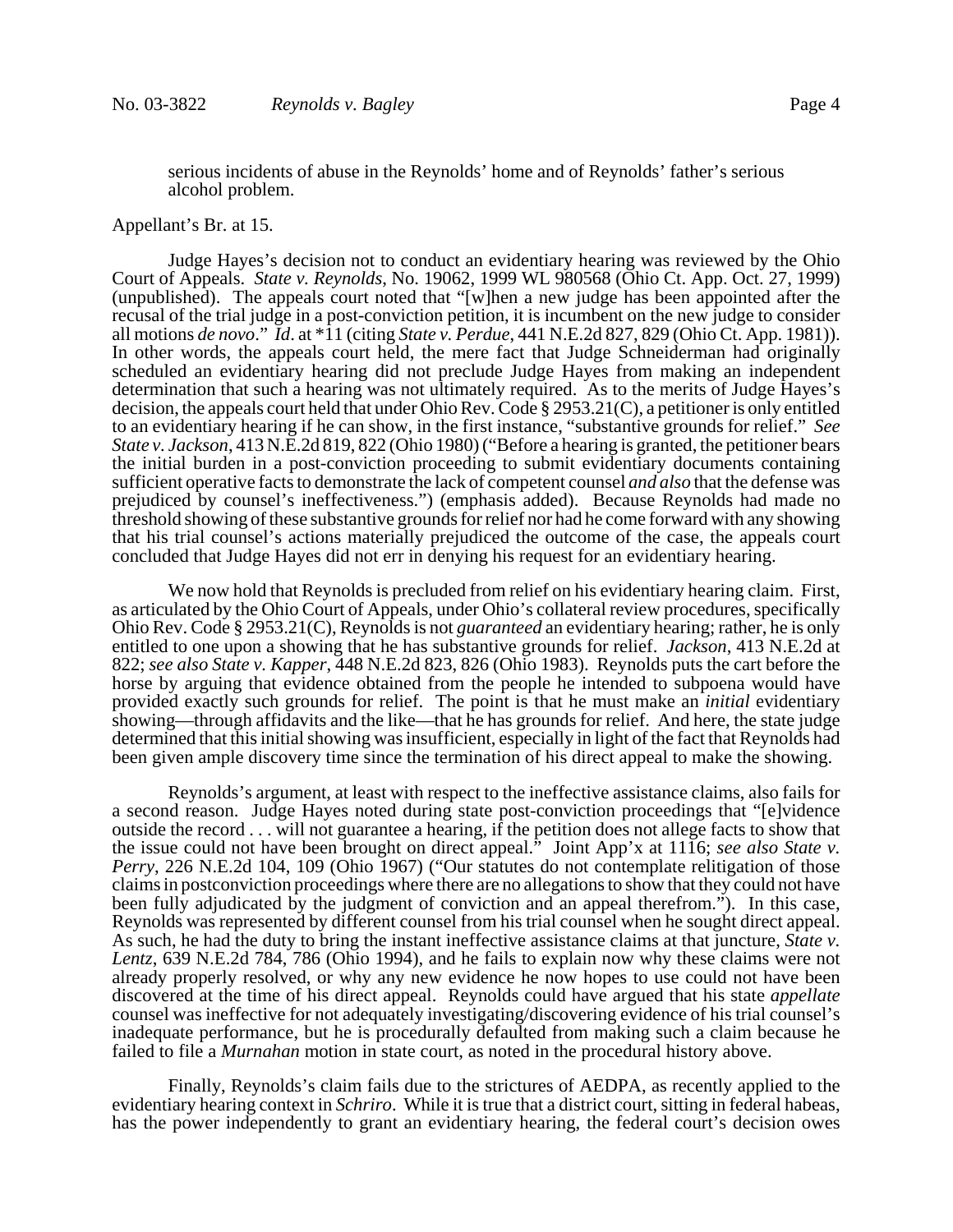considerable deference to that of the state courts on the same issue. 127 S.Ct. at 1940. Here, it does not appear that Reynolds is asking for an evidentiary hearing to present evidence any different from what he hoped to present to Judge Hayes almost a decade ago. Since we do not find that Judge Hayes unreasonably denied the evidentiary hearing back then, it almost goes without saying that the district court did not abuse its discretion in denying effectively the same evidentiary hearing now. Even at the federal district court level, having had even more time to put on a case, Reynolds appears unable to have marshaled evidence to convince the district court that an evidentiary hearing would be necessary, or that the state courts' resolution of the matter had been unreasonable. He continues to assert that he needs the evidentiary hearing to factually *develop* his constitutional claims, but he has failed at every level to make a factual *showing* (as opposed to conclusory statements) as to why those claims merit development through the crucible of an official hearing.

At bottom, Reynolds is asking us to accept the generalized proposition that a defendant sentenced to death should *always* be entitled to an evidentiary hearing on post-conviction review: that is, if he is denied one at the state level, then he must be granted one at the federal level. Yet *Schriro* expressly refutes this proposition. *Id*. ("[A] district court is not required to hold an evidentiary hearing."). We might be inclined to agree with Reynolds if it were true that an evidentiary hearing were the *sine qua non* of evidence-gathering and evidence-presenting. But of course, there are other ways to present evidence, and as discussed above, an evidentiary hearing was decidedly not required for Reynolds to be able to make an initial factual showing of his counsel's deficiencies; instead, affidavits and other readily-obtainable forms of evidence would have sufficed.

We therefore affirm the district court's denial of Reynolds's request for an evidentiary hearing.

# **B. Failure to Timely Dismiss Prospective Juror for Cause**

In his second claim, Reynolds argues that statements made by Officer John Vanhyning, an Ohio police officer, unconstitutionally tainted the jury venire. Officer Vanhyning was himself on the jury venire. He revealed during voir dire that he knew several of the police officers involved in Reynolds's case, including at least one, Detective Gay, who would be testifying against Reynolds. When asked by the prosecutor whether he would be able to objectively evaluate Gay's testimony even though he knew Gay, Vanhyning did not directly answer the question, but rather said: "I have always found him to be completely truthful." Later, when the prosecutor asked Vanhyning if he thought it was problematic that he had worked with the prosecutor on previous occasions, Vanhyning stated that he could remain objective — but prior to doing so noted how "efficient" the prosecutor was, and how the prosecutor demanded a lot from police officers before "moving forward" with a prosecution. After hearing more about the relationship between Officer Vanhyning and some of the members of the prosecution, the trial court excused him from the jury venire, noting:

Well, you know, Officer Vanhyning, I think I am going to take the bull by the horn. I am going to excuse you. And I hope I don't insult your integrity in any way, I don't mean to do that. But you are pretty close to it, not because you are close to this case, but you are close to law enforcement, and it has been your whole life.

### Joint App'x at 1667.

Reynolds now claims that this dismissal came too late. He argues that Vanhyning's statements, which were made in the presence of the entire jury venire, cast a sheen of credibility on the prosecutor by indicating how "efficient" he was and how "completely truthful" some of his testifying officers would be. Reynolds points out that his defense counsel had previously moved to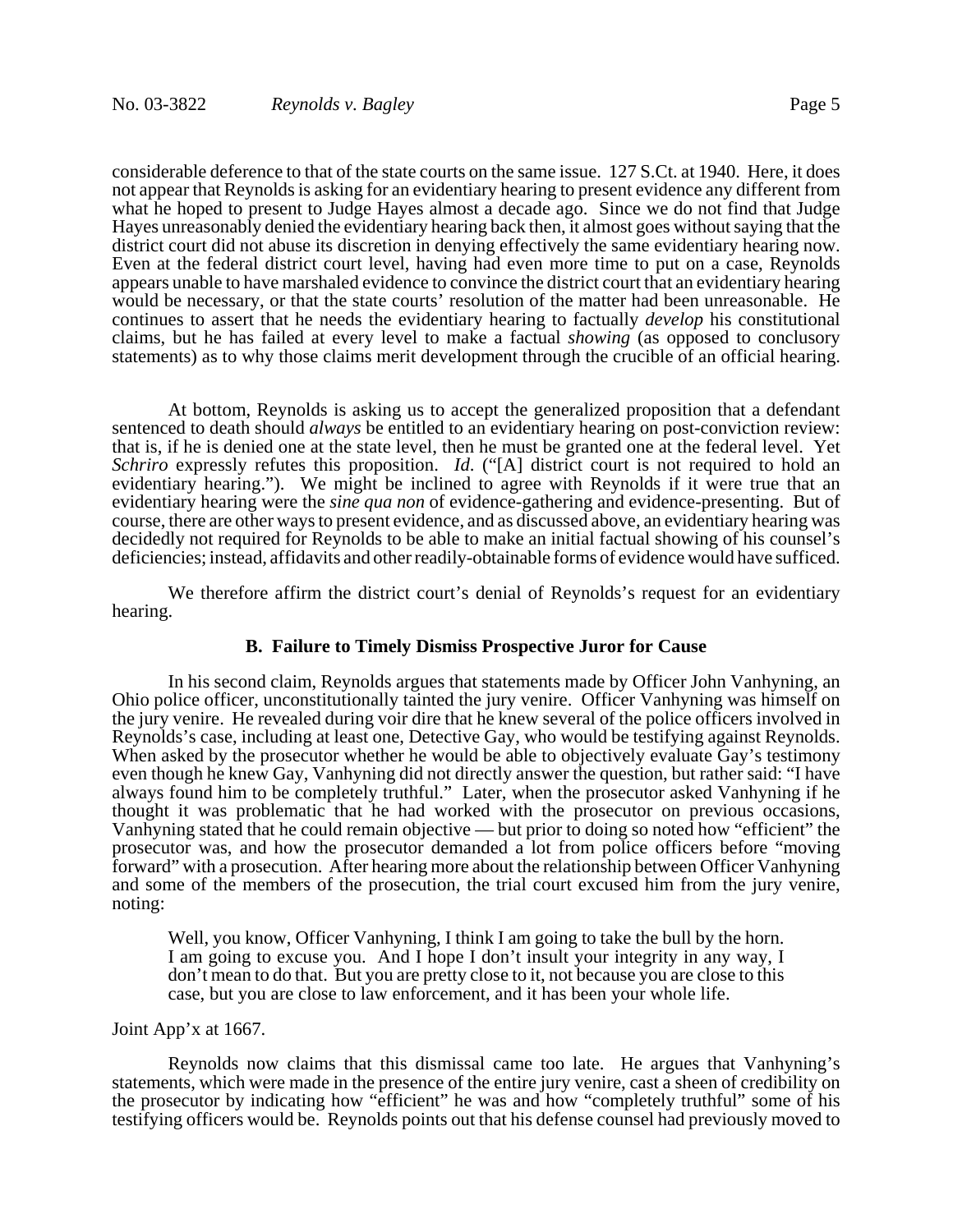strike Vanhyning for cause, but the court had denied the motion, and then during the subsequent voir dire Vanhyning's pro-prosecution statements were heard by the entire jury venire. Reynolds's counsel did not, however, move to strike the entire venire based on those statements.

Reynolds's claim rests on a very tenuous theory, one which the district court labeled as a "sub silentio argument [] that the trial court has a sua sponte duty to discharge the entire jury panel, even in the absence of a defense motion to that effect." D. Ct. Op.,  $1/13/2003$ , at 20. We are inclined to agree. Although Vanhyning's statements could *theoretically* have biased ultimatelyseated jurors in favor of the prosecution and its witnesses, Reynolds has failed to show that there was any *actual* bias, especially given the trial judge's subsequent curative instruction that jurors would have to decide the case for themselves. *See Patton v. Yount*, 467 U.S. 1025, 1038 (1984) (noting that a trial judge's determination of actual bias "is essentially one of credibility, and therefore largely one of demeanor," and, as such, is entitled to special deference). Nor is this a case in which the jury venire appears to have been predisposed to convict Reynolds, so that Vanhyning's comments might have only heightened their predisposition, the trial judge's curative instructions notwithstanding. *Cf. Foley v. Parker*, 488 F.3d 377, 394-96 (6th Cir. 2007) (Martin, J., dissenting). Thus while we can conceive of a hypothetical in which a single veniremember's comments, prior to his dismissal, might irreparably prejudice the remaining veniremembers against the defendant, the instant case does not approach that hypothetical. Therefore we reject Reynolds's second claim.

# **C./D. Ineffective Assistance of Trial Counsel for Failure to Obtain Proper Expert Assistance during Trial and Mitigation**

Reynolds claims that he was unconstitutionally denied effective assistance of counsel under *Strickland v. Washington*, 466 U.S. 668 (1984), because his trial counsel failed to request: (1) "the assistance of an independent pharmacologist, toxicologist, or alcohol expert," (2) "the assistance of a forensic psychologist to properly investigate, obtain and prepare information to be presented to the jury," and (3) "the assistance of a competent neurological expert to examine Reynolds to determine if his thought processes were impaired as a result of multiple head injuries he suffered as a child or as a result of his long-term alcohol abuse." Appellant's Br. at 35.

Reynolds does not argue that his counsel failed entirely to retain and present experts. Prior to trial, for example, Dr. Levkowitz performed a neurological examination of Reynolds. The examination was cursory (lasting approximately 5 minutes), and no CAT scan was performed, but neither did it reveal any neurological problems. Joint App'x at 1019 (Pappas Aff.). And during the mitigation phase, Reynolds's counsel presented the testimony of Dr. Bendo, a psychologist. Dr. Bendo opined that the "primary problem" throughout Reynolds's life was likely a combination of his alcoholism and "antisocial personality," i.e., the fact that he was "pretty much alone in the world." *Id*. at 1882 (Bendo Test.). When asked whether Reynolds's conduct on the night of the murder was mitigated by his psychological condition, Dr. Bendo responded:

I think it was mitigated by his psychological condition, certainly, in terms of use of poor judgment, some of the impulsivity that goes with that. . . . What's confusing is that this type of person doesn't commit this type of crime, it is a low probability. . . . They could commit crimes like DUI, or petty offenses or those kinds of things. I think Larry [Reynolds] shows some of that in his history. But it is not the kind of profile that is seen commonly in this particular kind of case.

#### *Id*. at 1880-81.

Reynolds's contention is that Levkowitz's examination was not thorough enough and Bendo's testimony was "deficient," both because he was relatively inexperienced as a mitigation expert and because he was a general psychologist, not a forensic psychologist. At bottom, Reynolds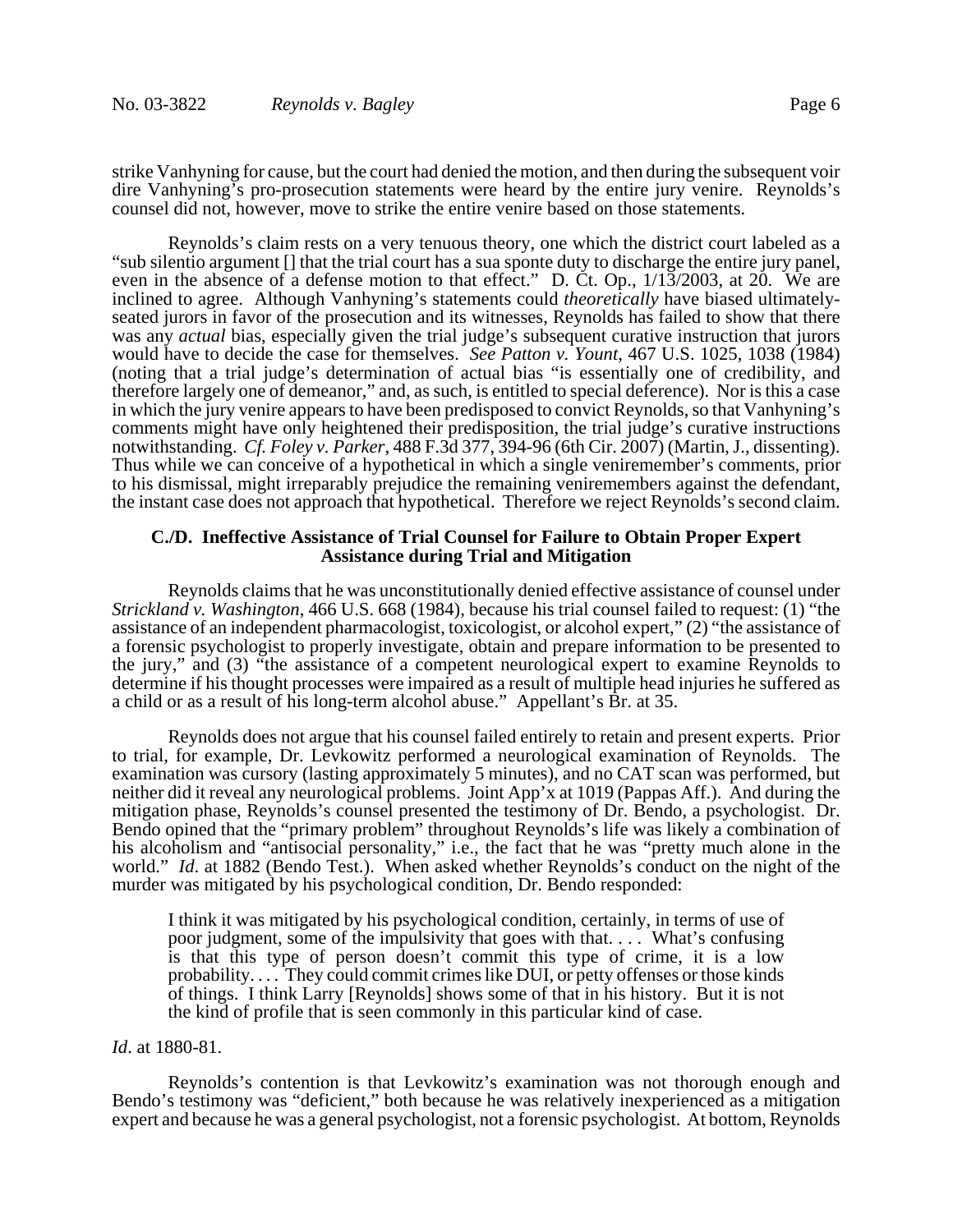is claiming that Levkowitz and Bendo were not the "best" experts. While this may or may not be true, it is not enough to clear the *Strickland* prejudice hurdle, let alone the *Strickland* performance hurdle. *See Skaggs v. Parker*, 235 F.3d 261, 272 (6th Cir. 2000) (noting that a habeas petitioner is not entitled to relief simply because the petitioner's expert "did not testify as favorably as the petitioner had hoped"); *accord Lundgren v. Mitchell*, 440 F.3d 754, 772 (6th Cir. 2006).

As to Reynolds's claims regarding an alcohol expert, the question is arguably closer because on this issue no expert was presented at all. To be sure, numerous references were made by trial counsel (and by witnesses) regarding Reynolds's chronic alcoholism and his state of drunkenness at the time of the murder. But Reynolds maintains that the jury was given only "generic" information about his alcoholism, and thus jurors were left to draw only from personal experience how alcohol might have affected Reynolds on the day of the murder. Appellant's Br. at 39. What was missing, claims Reynolds, was testimony to the effect that "alcohol dependence is universally accepted by the medical profession as being a *disease*." *Id*. at 38 (emphasis added). And because trial counsel conceded in his opening statement that Reynolds was guilty of the murder of Ms. Foster, Reynolds now maintains that the alcoholism defense was practically his only hope of mitigation during the guilt phase. As such, hindsight leads us to wonder whether trial counsel exercised sound judgment in relying exclusively on the presentation of lay testimony regarding Reynolds's alcoholism and its effect on his behavior. Wonder as we might, however, we cannot say that the Ohio state courts were *unreasonable* in viewing trial counsel's strategy not to present an alcohol expert—whether this was indeed "strategic" or not—as not prejudicial to the outcome of Reynolds's case. For example, as the Ohio Court of Appeals concluded:

Reynolds claims that he was prejudiced by defense counsel's failure to request, and thus the trial court's failure to appoint, certain experts to assist in the presentation of Reynolds' alcoholism as a mitigating factor and a defense as to the requisite mens rea of the offenses charged. His claim is supported by the affidavit of Dr. James Eisenberg, a forensic psychologist, in which he stated, "a toxicologist, pharmacologist, and/or alcohol evaluation should have been suggested by [mitigation witness] Dr. Bendo."

This Court has stated that, "a postconviction petition does not show ineffective assistance merely because it presents a new expert opinion that is different from the theory used at trial." *State v. White* (Jun. 16, 1999), Summit App. No. 19040, unreported, at 12, quoting *State v. Combs* (1994), 100 Ohio App. 3d 90, 103, 652 N.E.2d 205, judgment affirmed (1994), 69 Ohio St. 3d 1480, 634 N.E.2d 1027 and *certiorari denied* (1995), 513 U.S. 1167, 130 L. Ed. 2d 1097, 115 S. Ct. 1137. Furthermore, Reynolds offers no evidence that there is a reasonable probability that the addition of expert witnesses would have changed the outcome of the guilt or the sentencing phase of his trial. Thus he does not offer evidence of sufficient operative facts to demonstrate substantive grounds for relief.

#### 1999 WL 980568, at \*4.

We note also that this court has recently rejected a habeas petitioner's similar claim that his counsel was deficient for not having retained the "proper" expert to testify to his alcoholism and its causal connection to the murder he committed. *See Nields v. Bradshaw*, 482 F.3d 442, 455-57 (6th Cir. 2007) (suggesting that counsel's alleged failure to elicit "causal relationship" testimony from mitigation witnesses—i.e., testimony that the defendant's alcoholism necessarily caused his violent conduct—likely says less about counsel's inadequacy than about the fact that no such relationship actually existed). Ultimately, Reynolds's claim with regard to expert testimony fails for similar reasons to what we have discussed regarding his request for an evidentiary hearing. He has failed to convince us—or any other court, state or federal—through presentation of affidavits or other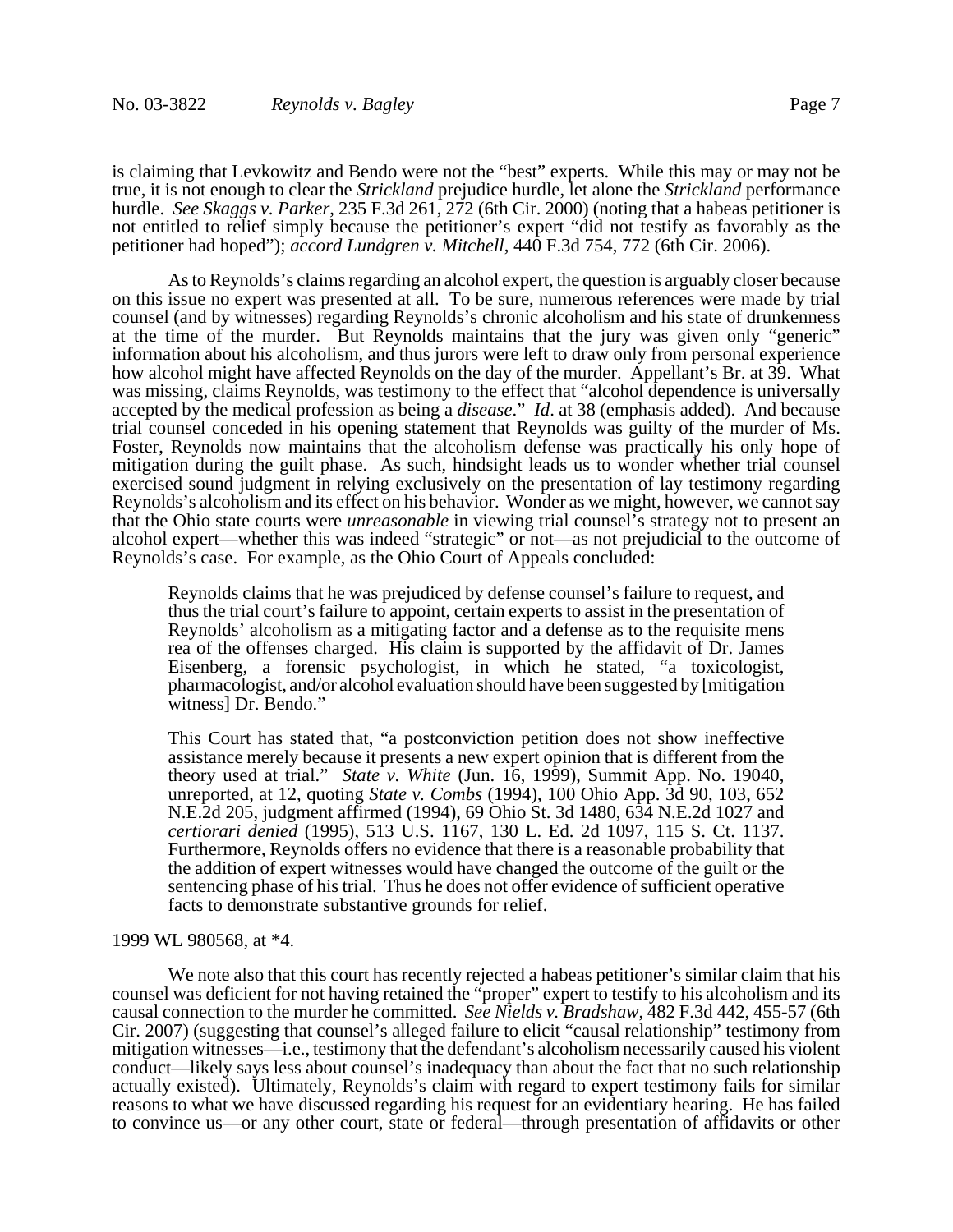evidence, that testimony from different experts, or new experts, would have in any way altered the outcome of his trial.

# **E. Due Process Violations Flowing from the Sentencing Opinion**

Reynolds's final claim of error is that his sentencing proceedings were fundamentally unfair for two reasons: first, because the trial court filed its sentencing opinion during the sentencing proceeding itself, suggesting that the judge's mind had been made up and his opinion a *fait accompli*, regardless of anything that might have transpired during the sentencing hearing; and second, because the trial court's opinion failed to properly state how the court had weighed aggravating and mitigating factors.

The penalty phase of Reynolds's trial ended on June 1, 1994, when the jury recommended that Reynolds be put to death. The sentencing hearing was held eight days later, early in the morning of June 9, 1994. At that hearing, the court sentenced Reynolds on the non-capital counts (after first allowing counsel for both parties to speak and offering Reynolds the opportunity to speak), then proceeded to address the sentence for the aggravated-murder conviction. The written death sentence appears to have been filed roughly midway through the hearing. Before pronouncing the sentence of death orally, however, the trial judge made this announcement: "This Court's written decision has been prepared. It is now being filed, and copies will soon be available to counsel." The trial judge then gave counsel for both parties an opportunity to argue what Reynolds's sentence should be. Next, and without giving Reynolds the opportunity to make a final statement, the trial judge orally sentenced Reynolds to death.

Reynolds appealed what he viewed as a gross procedural error on the part of the trial court. The Ohio Supreme Court agreed with him that the trial court had erred, but held that the error was harmless because, among other considerations: (a) the trial court had already heard all of the evidence, and (b) the arguments that defense counsel advanced at the hearing were substantially the same as those that counsel had already advanced during the penalty phase. 687 N.E.2d at 1372. The district court found that the timing of the filing of the sentencing opinion, "whether before or after the pronouncement of the sentence, does not give rise to the violation of a constitutional right." D. Ct. Op., 1/13/03, at 63. We conclude that the Ohio Supreme Court's resolution of this issue was a reasonable one, because Reynolds has been unable to make a showing that he presented any new arguments to the trial court *after* the court filed its written opinion. The trial court's actions were ill-advised, to be sure, but in the final analysis they did not deprive Reynolds of a constitutional right.

We also reject Reynolds's second argument, involving what he contends were the trial court's missteps in treating aggravating and mitigating factors in its opinion. The Ohio Supreme Court analyzed this claim on direct review:

We conclude that the trial court's failure to unambiguously explain why the aggravating circumstances outweighed the mitigating factors is not prejudicial error.

While the trial court discussed the facts surrounding the crime (a nonstatutory factor) in its opinion, it did not weigh those facts as aggravating circumstances. Instead the court reviewed the nature and circumstances of the crime, as it was required to do pursuant to R.C. 2929.03. We conclude that the trial court did not consider non-statutory factors.

Reynolds argues that the trial court did not give "significant" weight to his alcoholism. The statute does not require that significant weight be accorded. The weight, if any, given to a mitigating factor is a matter for the discretion of the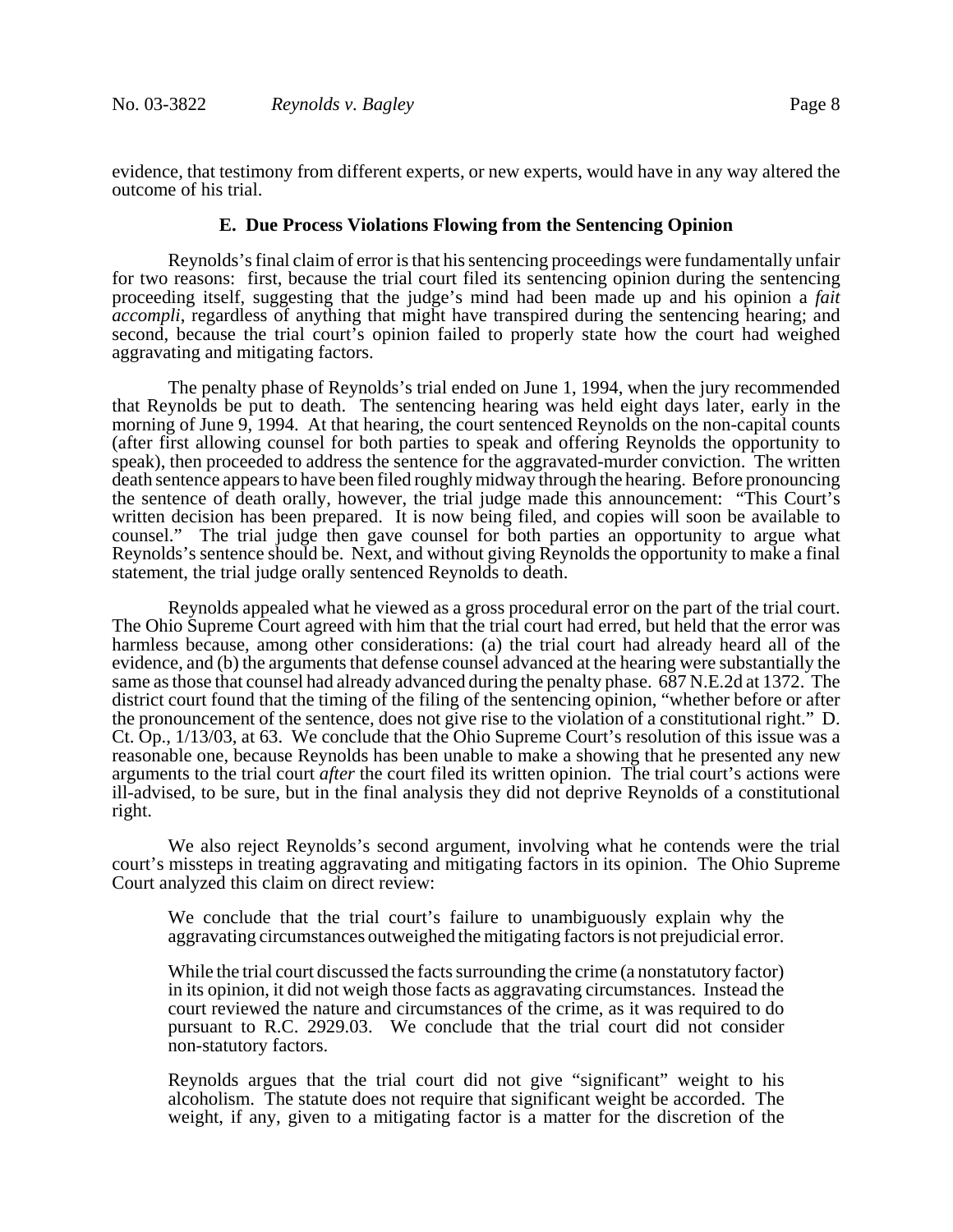individual decision-maker. We conclude that the trial court properly weighed the mitigating factor of alcoholism.

We note, *sua sponte*, that the trial court did not correctly weigh the aggravating circumstances and mitigating factors. The court weighed each aggravating circumstance separately against the mitigating factors instead of weighing all the aggravating circumstances against all the mitigating factors. The trial court stated in its opinion that "the state of Ohio has proved beyond a reasonable doubt that each aggravating circumstance for which he was found guilty outweighed all the mitigating factors." Although this issue was not raised by Reynolds, *our independent review will cure the error*.

 $[\ldots]$ 

This court is required by R.C. 2929.05 to independently review this case and conduct an appropriateness and proportionality evaluation as to the death sentence. We conclude that the evidence in the record supports a finding that Lawrence Reynolds, Jr. committed the aggravated murder of Loretta Foster while committing, attempting to commit, or fleeing immediately after committing or attempting to commit kidnapping, rape, aggravated robbery, and aggravated burglary. Moreover, the evidence establishes that Reynolds was the principal offender in the commission of the aggravated murder.

The nature and circumstances of the crime offer nothing in mitigation for Reynolds. His history, character, and background suggest some mitigating factors. Reynolds was raised in a middle class home by both parents. He began drinking alcohol in his early teens. After graduating from high school, he served in the Army for six years before being honorably discharged. Upon discharge, he moved in with his parents. He eventually found employment and moved into his own apartment. Throughout this time, the use of alcohol continually plagued his life.

As his alcohol usage increased, it affected his employment, leading to his termination from his job. In January 1992, he was arrested for driving under the influence and failing to comply with a police officer's signal or order. He moved back in with his parents and completed alcohol treatment as part of his probation, but soon began drinking again. He appears to have been employed, or earning some money, until about four months prior to the crimes. He then began to sell his personal belongings to support his drinking habit. By the time of the murder, he had become desperate because he had nothing more to sell.

Dr. Joseph Bendo, a psychologist, diagnosed Reynolds as having an adjustment disorder, which caused him to react more strongly than the stressors or the environment in his life might warrant. Dr. Bendo concluded that Reynolds had an antisocial personality type with addictive-proneness to alcohol and drugs. His drinking was a product of his inability to relate effectively with people. While this proclivity does not meet the mitigating factor standard of R.C. 2929.04(B)(3), we will consider it under R.C. 2929.04(B)(7).

In an unsworn statement, Reynolds expressed his remorse to the victim's family and to his own family and asked the jury to spare his life.

We weigh the aggravating circumstances against the following mitigating factors: lack of a substantial criminal record (R.C. 2929.04[B][5]), honorable military service to his country, alcoholism, emotional problems, and remorse for the crime. The lack